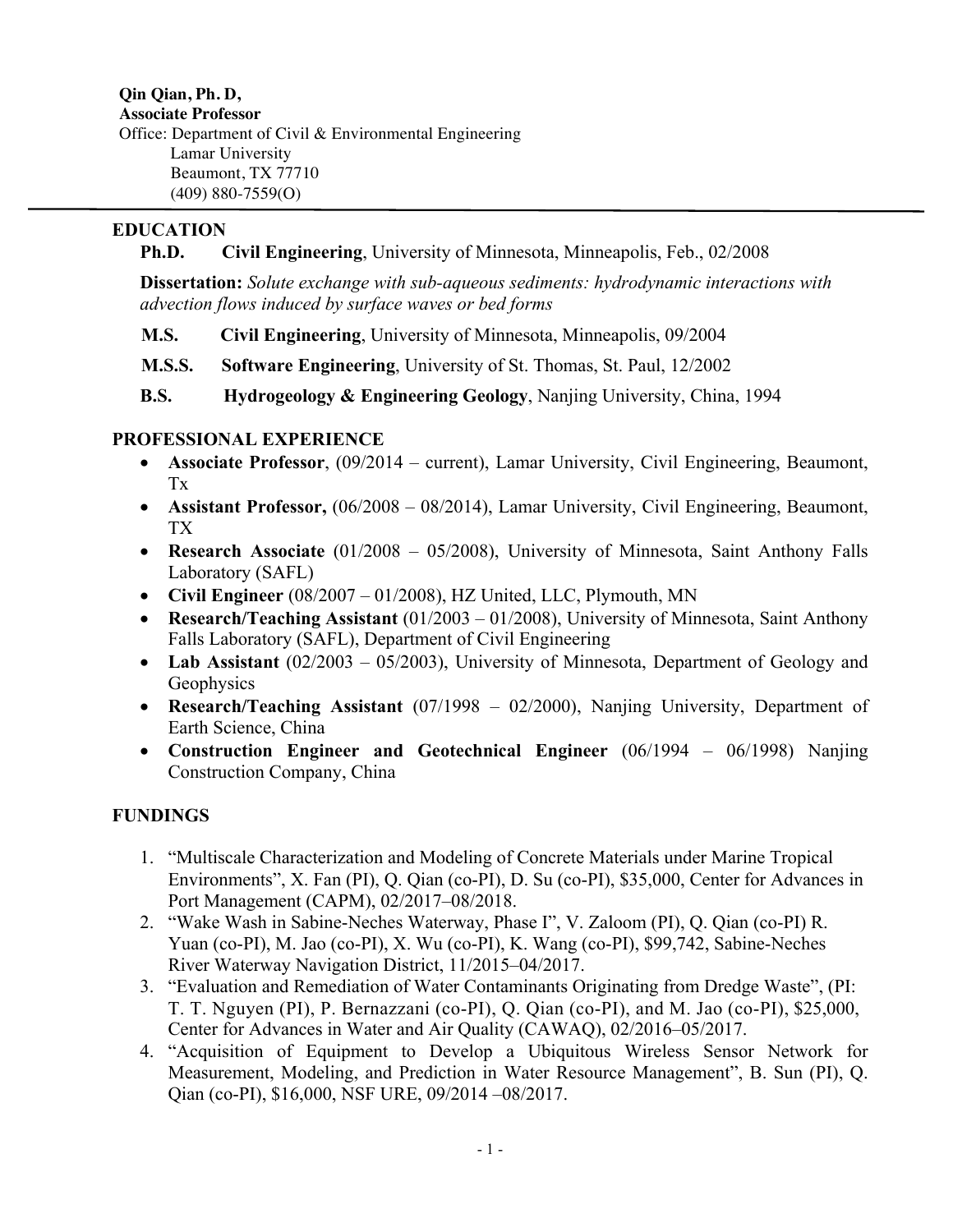- 5. "Acquisition of Equipment to Develop a Ubiquitous Wireless Sensor Network for Measurement, Modeling, and Prediction in Water Resource Management", B. Sun (PI), Q. Qian (co-PI), \$200,000, NSF MRI, 09/2014 –08/2017.
- 6. "A multidisciplinary Research using EM2 Geomodel for Hydraulic Structures and Golf Highway 87 Shoreline Protections", Q. Qian (PI), M. Jao (co-PI), K. Aung (co-PI), \$15,000, Presidential Faculty Fellowships from Lamar University, 08/2014–05/2015.
- 7. "Experimental Investigation on the Sediment Transport Process in Shallow-Grade Culverts and Storm Sewers", Q. Qian (PI), \$5,000, REG from Lamar University, 09/2014–08/2015.
- 8. "Ubiquitous Wireless Sensors Networks for Measurement, Modeling and Prediction in Water Resource Sustainability", B. Sun (PI), Q. Qian (co-PI), \$5,000, REG from Lamar University, 09/2013–08/2014.
- 9. "Modeling the Sediment Transport in Rio Grande River" Q. Qian (PI), \$5,000, REG from Lamar University, 09/2011 – 08/2012.
- 10. "Hydraulic Performance of Rectangular Deck Drains" Q. Qian (PI) X. Liu (co-PI), M.E. Barrett (co-PI) and R. J. Charbeneau(co-PI), \$317,948, TxDOT, 09/2010 – 08/2012.
- 11. "Assessment of the Impact of Airborne Particulate Pollutants on the Rio Grande Basin Watershed" T.C. Ho (PI), Q. Qian (co-PI), \$145,000, U.S. Agriculture Department 09/2008 – 08/2013.
- 12. "Modeling the Solute Transport in the Interfacial Exchange Zone (IEZ)" Q. Qian (PI), \$5,000, REG from Lamar University, 09/2009 – 08/2010.

### **PUBLICATIONS**

### **Journal Paper and Book Chapter**

- 1. **Qian, Q.** and Saeid Eslamian, Chapter 20: Streamflow quality in low flow conditions, In: Saeid Eslamian, ed. *Handbook of Drought and Water Scarcity, Vol 3: analysis and Environmental,* Taylor and Francis Group, CRC press ( in press)
- 2. **Qian, Q.,** Chapter II.1: Water Transport, In: Danial, C. Chen, ed. *Sustainable water Management and Technology, Volume II: 2016, p1-21, Taylor and Francis Group, CRC press.*
- 3. Clark, J. J., **Qian, Q.,** Voller, V. and Stefan, H., Hyporheic Exchange in a Gravel Bed with and without surface waves, *Advances in Water Resources* (under review)
- *4.* **Qian, Q.,** Xinyu Liu, Michael E. Barrett and Randall J. Charbeneau, (2016) Physical Modeling on Hydraulic Performance of Rectangular Bridge Deck Drains, *Journal of Water, 2016, 8(2), 67; doi:10.3390/w8020067*
- *5.* Bo Sun, Farhad Ahmed, Frank Sun, **Q. Qian** and Yang Xiao, (2016), Water quality monitoring using STORM 3 Data Loggers and a wireless sensor network, *Int. J. Sensor Networks, Vol. 20, No.1.*
- 6. **Qian, Q.,** (2015), Chapter 61: Groundwater Recharge and Unconventional water: Design and Management Criteria, In: Saeid Eslamian ed. *Handbook of Urban water Reuse*, Taylor and Francis Group, CRC press, p809-816.
- *7.* **Qian, Q.,** (2014), Chapter 15: Sediment Pollution, In: Saeid Eslamian ed., *Handbook of Engineering Hydrology, Vol 3: Environmental and water management*, Taylor and Francis Group, CRC press, p315-327.
- *8.* **Qin Qian**, Badri Parajuli, Qi Fu, Kaiming Yan, John L. Gossage, Thomas C. Ho, Assessment of Acid Deposition Effects on Water Quality of the Upper Rio Grande River Section in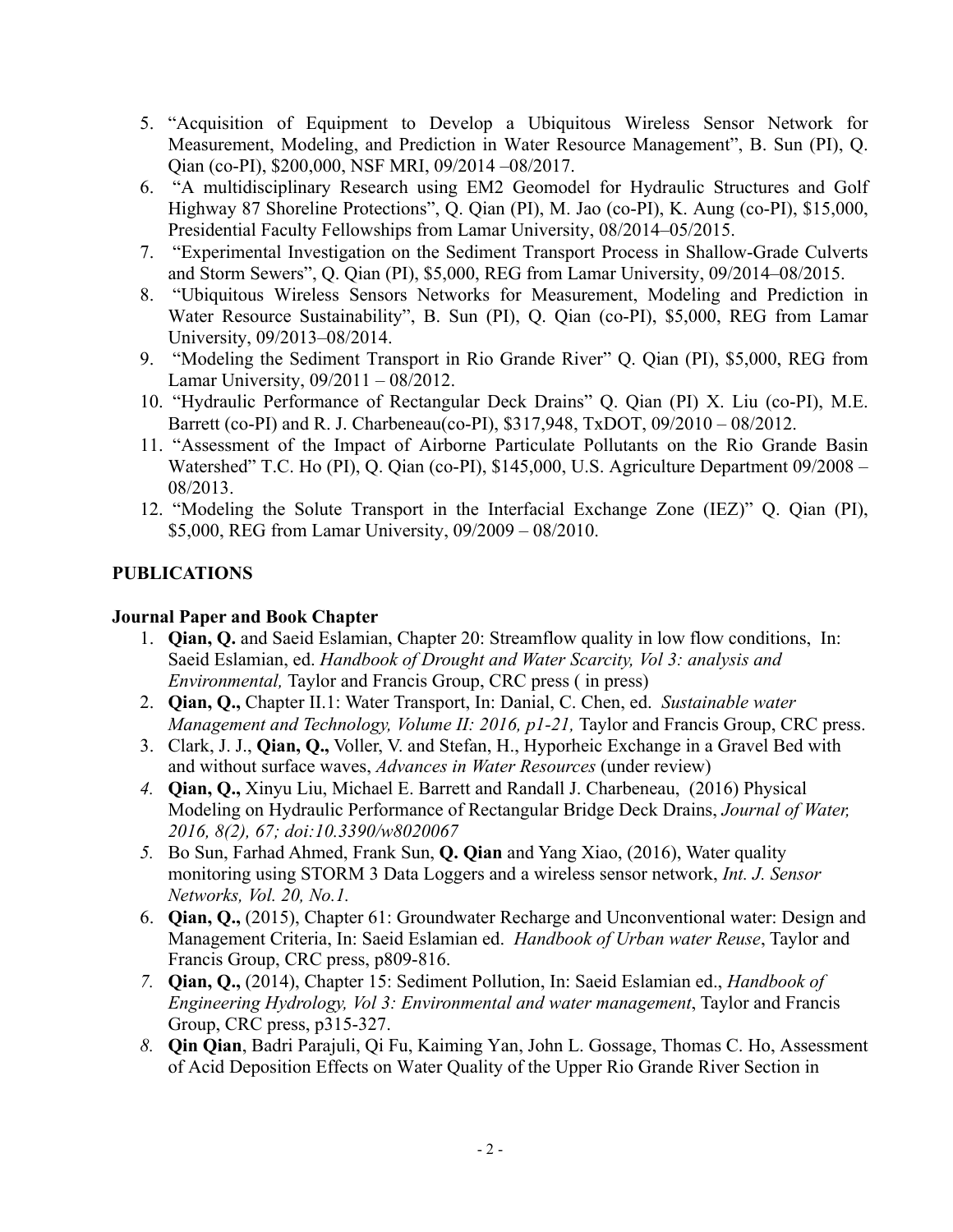Texas, *Journal of Water Resource and Protection.2013,5, 792-800, doi:10.4236/jwarp.2013.58080*

- *9.* **Qian, Q**., Voller, V. and Stefan, H., 2010, Can the "dispersion tensor model" for solute exchange in the sediment bed of a stream or lake be simplified? *Advances in Water Resources 33 (2010) 1542–1550. DOI:10.1016/j.advwatres.2010.09.001*
- *10.* **Qian, Q**., Voller, V. and Stefan, H., 2009, Modeling of vertical solute dispersion in a sediment bed enhanced by wave induced interstitial flow, *Journal of American Water Resources Association 45(2): 343-354. DOI: 10.1111/j.1752-1688.2008.00297.x*
- *11.* **Qian, Q**., Clark, J. J., Voller, V. and Stefan, H., 2009, A depth-dependent dispersion coefficient for modeling of vertical solute exchange in a lake bed under surface waves, *J. Hydr. Engrg. Volume 135, Issue 3, pp. 187-197*
- *12.* **Qian, Q**., Voller, V. and Stefan, H., 2008, A vertical dispersion model for solute exchange by underflow and periodic hyporheic flow in a stream grave bed, *Water Resour. Res., 44, W07422, doi:10.1029/2007WR006366.*
- *13.* **Qian, Q**. Stefan, H. and Voller, V. 2007, A physically based flux limiter for QUICK calculations of advective scalar transport, *International Journal for Numerical Methods in Fluids 55:899-915*
- *14.* **Qian, Q**., Voller, V. and Stefan, H., 2007, Modeling of solute transport into sub-aqueous sediment. *Journal of Applied Mathematics Modelling 31, 1461-1478.*
- *15.* **Qian, Q**., Xiaofang Mu, Yuntao Lu, 2000, Research on the Application of Pulverized Fuel Ash to Mortar in Building Work, *Journal of Architecture Technology, 31(5), 320-321*
- *16.* Tan Qu-lin, Zhai Jian-ping, Zhou Wei-ke and **Qin Qian**, 1999, Analysis of toxic element in the vegetable growing in the soil mixed with coal ash. *Geological Journal of China universities, 3, 298-305*
- *17.* Xiaoyun Chen, Yongjun Wu and **Qin Qian**, 1997, Comprehensive application of new construction technology Jinsili Tall Building in Nanjing, *Journal of Construction Technology, 26(9), 40-41.*

#### **Invited Talks, Abstracts, Presentations and Conference Proceedings**

- *1.* **Qin Qian,** Summary on Modeling hydrodynamics and solute transport through fractured porous Media*, China Petrochemical Corporation, Beijing, China, June29, 2016.*
- *2.* **Qin Qian,** Solute Exchange between Surface Water and Sub-aqueous Sediments, *ShanDong University of Technology and Science, Qindao, ShanDong, China, June 7, 2016.*
- *3.* **Qin Qian,** Mien Jao, Jeremiah Fox,Experimental Study on Shorline Erosion using EM2 Geomodel. *American Society of Civil Engineering EWRI congress conference, May 22-26, 2016, West Palm Beach, FL.*
- *4.* Bo Sun, Frank Sun, and **Qin Qian,** Development of Wireless Sensor Networks (WSNs) for Water Quality Monitoring *American Society of Civil Engineering EWRI congress conference, May 22-26, 2016, West Palm Beach, FL.*
- *5.* **Qin Qian**, and Kaiming Yan, Assessment of Channel Change of the Lower Rio Grande River Section under different climate conditions, *American Society of Civil Engineering EWRI congress conference, May 17-21, 2015, Austin, TX.*
- *6.* Bo Sun, Frank Sun and **Qin Qian**, Deployment of STORM 3 DATA loggers to Monitor Water Quality, *American Society of Civil Engineering EWRI congress conference, May 17- 21.2015, Austin, TX.*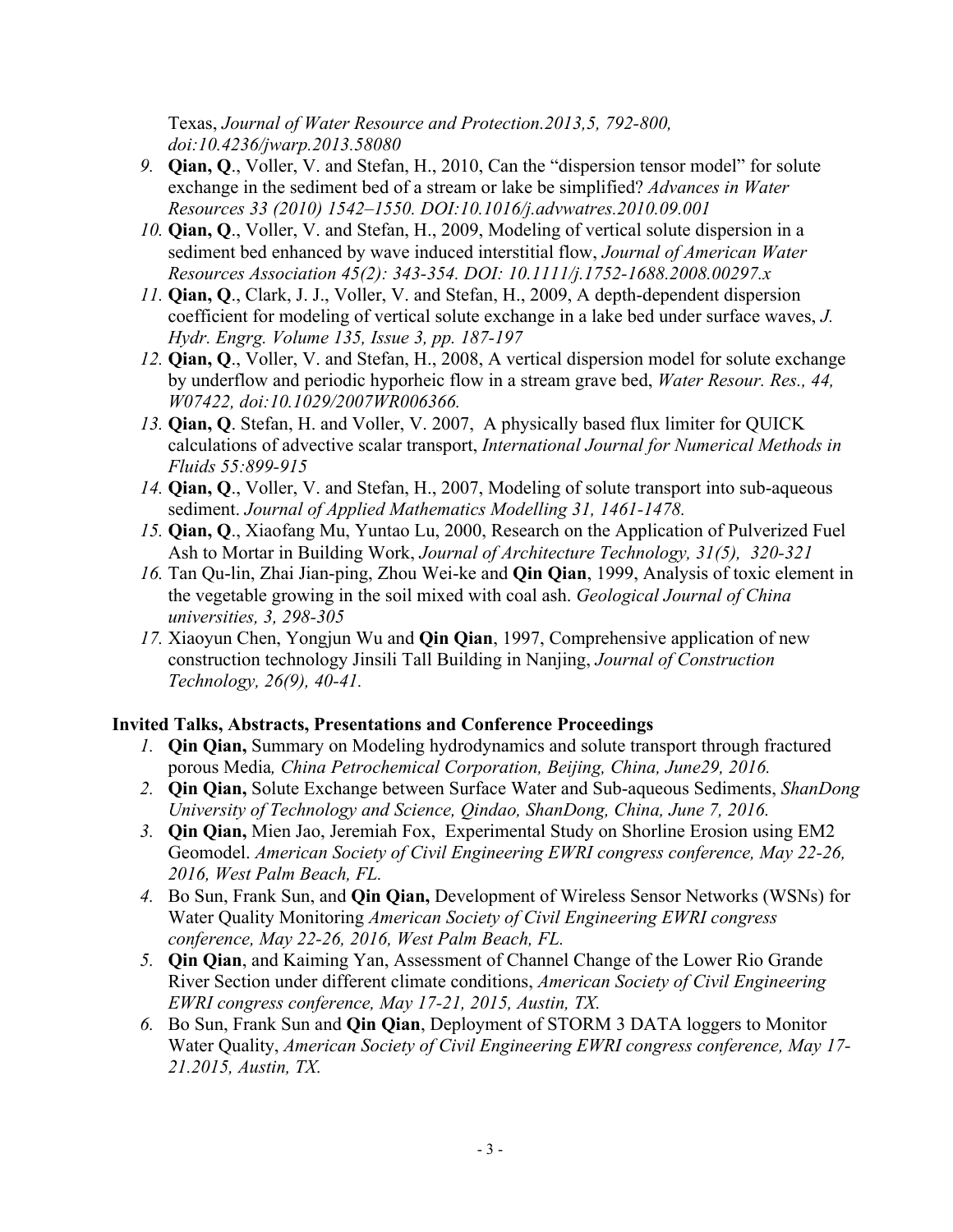- *7.* Milad Ketabdar, Kyle Storm, and **Qin Qian**, A Literature Review on the Sediment Transport Process in Shallow-Grade Culverts and Storm Sewers, *2015 ASEE Gulf-Southeast Annual Conference, March 25-27, San Antonio, TX.*
- 8. **Qin Qian,** Vaughan R. Voller and Heinz G. Stefan, Modeling of Solute Transport in Pore Scale Sediment Beds: A Summary of Hydrodynamic Interactions Induced by Surface Wave, Bed Form and Near Bed Turbulence, *American Society of Civil Engineering EWRI congress conference, June 1-5, 2014, Portland, OR.*
- *9.* Bo Sun, Farhad Ahmed, Francisco Retiz, and **Qin Qian,** Development and Implementation of Wireless Sensor Networks (WSNs) for Measuring Water Quality, *American Society of Civil Engineering EWRI congress conference, June 1-5, 2014 Portland, OR.*
- *10.* Kendrick Aung, Rayn Underdown, **Qin Qian,** Vertical assessment of math competency among Freshmen and sophomore engineering students, 120<sup>th</sup> *ASEE Annual Conference, June 23-26, 2013, Atlanta, GA.*
- 11. **Qin Qian,** Jeffrey J. Clark, Vaughan R. Voller and Heinz G. Stefan, Solute Transport in the Interfacial Exchange Zone (IEZ) of Gravel Stream Bed due to Turbulent and Water Surface Wave, *American Society of Civil Engineering EWRI Congress Conference, May, 2013, Cincinnati, OH.*
- *12.* **Qin Qian,** Kaiming Yan, Jerry Lin, Pruek Pogprueksa, Thomas Ho, Modeling the Sediment Transport in the Big Bend National Park Region, *American Society of Civil Engineering EWRI Congress Conference, May, 2013, Cincinnati, OH.*
- 13. **Qian, Q.,** X. Liu, M. E. Barrett, and R. J. Charbeneau, Physical Modeling Study on Hydraulic Performance of Rectangular Deck, *American Society of Civil Engineering EWRI Congress Conference, May, 2012, Albuquerque, NM.*
- 14. **Qian, Q.,** Chanachok Chokwitthaya, Jerry Lin, Jack Hopper, and Thomas Ho, Effect Of Acid Deposition On Water Acidity and Sediment Loading in the Upper Rio Grande River Sub-Basin, *Sea and Land Grant Conference, Feb. 2012, Portland, OG.*
- 15. **Qian, Q.,** Parajuli, B., Prinsloo, L., Lin, J., Hopper, J., and Ho, T., Effect of Airborne Deposition on Water Acidity in the Rio Grande River Basin, *American Society of Chemical Engineering Conference, October, 2011, Minneapolis, MN.*
- *16.* Santosh V. Khonde, **Qin Qian,** Hydraulic performance of the bridge deck drain, *American Society of Engineering Education Gulf Southeast annual conference, March 2011, Houston, TX.*
- *17.* **Qin Qian,** Jerry Lin, Hsing-wei Chu, Paul Chiou, and Thomas Ho, Assessment and Modeling the Effect of Airborne Deposition on the Acidity of the Rio Grande River, *Sea and Land Grant Conference, January 31-Februay 1, 2011, Washington D. C.*
- *18.* Thomas Ho, **Qian, Q.,** Lin, J., Chu, H., Chiou, P. and Ho, T., The Impact of Airborne Particulate Pollutants on the Water Quality in Rio Grande Basin Watershed, *Rio Grande Basin Initiatives, May 2010, Alpine, TX.*
- *19.* **Qian, Q.,** Parajuli, B., Lin, J., Chu, H., Chiou, P. and Ho, T., Assessment of the Impact of Airborne Particulate Pollutants on the Water Quality in Rio Grande Basin Watershed, *Sea and Land Grant Conference, Feb 21-25. 2010, Hilton Head, SC.*
- *20.* **Qian, Q.,** Voller, V. and Stefan, H., Solute Transfer by Pressure Induced Flows into the Sediment Beds of Streams and Lakes, *American water resource association fall conference, Nov., 2008, New Oranel, LA.*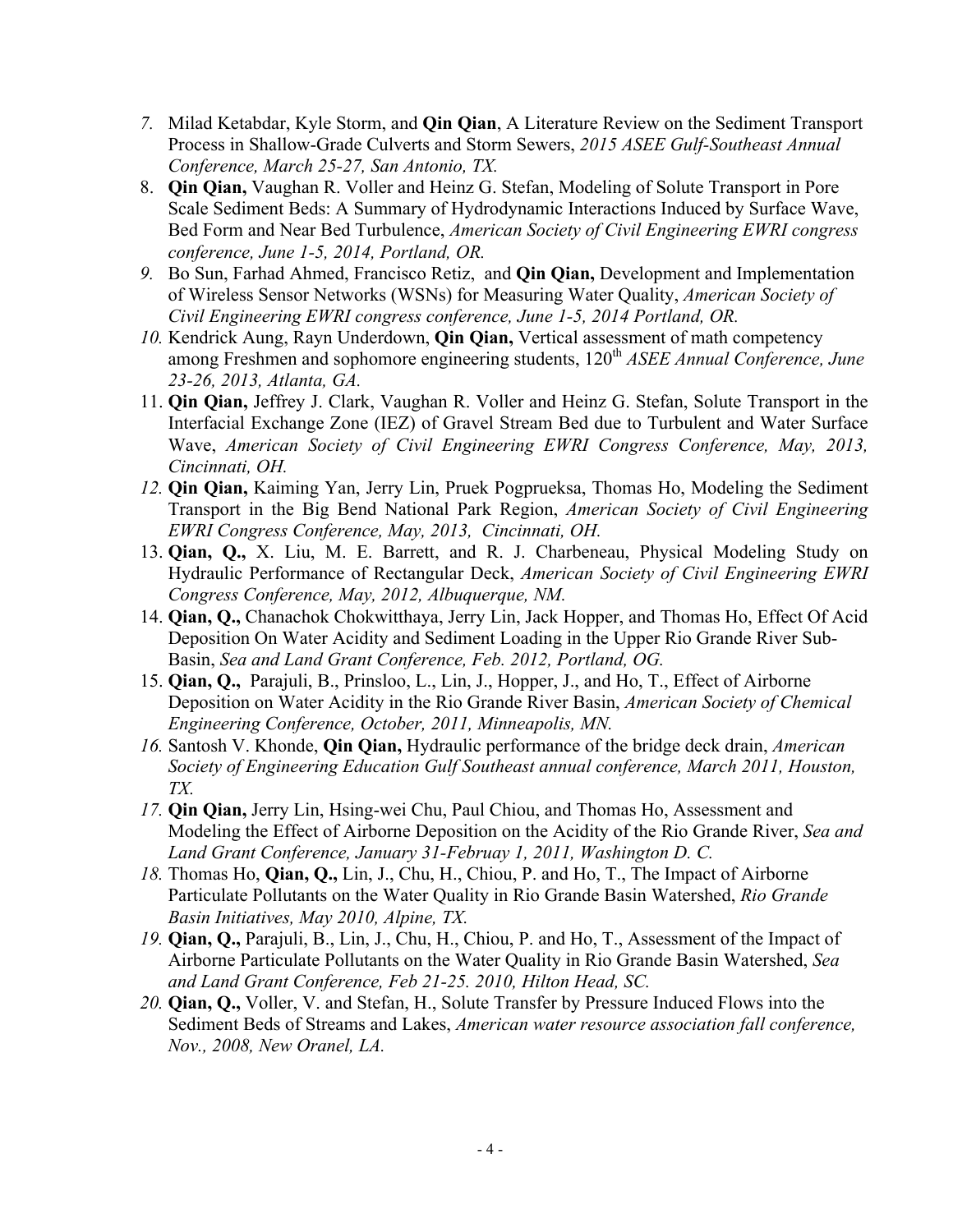- *21.* **Qian, Q.,** Voller, V. and Stefan, H., Solute Transfer by Advective Flows into the Sediment Beds of Streams and Lakes, *Minnesota Supercomputing Institution, April, 2008, Minneapolis, MN.*
- *22.* **Qian, Q.,** Voller, V. and Stefan, H., Towards a management model for assessing the effects of stream modifications on hyporheic exchange, *National Center for Earth Surface Dynamics (NCED) video conference, April, 2007, Minneapolis, MN.*
- *23.* **Qian, Q.,** Voller, V. and Stefan, H., Enhancement of solute transfer into riverbeds by surface wave motion and hyporheic flow, *St. Anthony Fall Laboratory (SAFL) seminar, April, 2006, Minneapolis, MN.*
- *24.* **Qian, Q.,** Voller, V. and Stefan, H., Enhancement of solute transfer into riverbed by wave motion and hyporheic flow, *American Geology Union (AGU) fall meeting, December, 2005, San Francisco, CA.*
- *25.* **Qian, Q.,** Voller, V. and Stefan, H., Enhancement of solute transfer into riverbeds by wave motion, *National Center for Earth Surface Dynamics (NCED) site visit, August, 2005, Minneapolis, MN.*

#### **HONORS AND AWARDS**

- 1. **"First Place Award"** for Faculty Sponsor in Undergraduate Research Expo, Lamar University, 2016
- 2. **"James M. Robbins" Excellence in Teaching Award**, Chi-Epsilon (The National Civil Engineering Honor Society) Southwest District, 2012
- 3. **Fellow, ASCE's Excellence in Civil Engineering Education** (ExCEEd), 2012.
- 4. **University Merit Award** for Outstanding Young Professor, Lamar University, 2012
- 5. **Marquis Who's Who in America,** 64th Edition, 2010
- 6. **Montclair Who's Who** (2009)
- 7. **Excellent International Instructor**, Center for Learning and Teaching Services, University of Minnesota (2005)
- 8. **Advanced Science Prize (Application Division),** Second Prize, Education Department, China (1999)
- 9. **Advanced Science & Technology Award,** Third Prize**,** Nanjing Science Committee (1998)
- 10. **Best Paper Award,** First Prize, Nanjing Construction Committee (1998)
- 11. **Best Paper Award,** Second Prize, Jiangsu Construction Committee (1998)

### **PROFESSIONAL ACTIVITIES AND AFFILIATIONS**

- 1. National Science Foundation Panel reviewer for the Water Quality/Pollution Control Unsolicited Spring Panel (P091361) May II-12,2009
- 2. Technical Assistant of the Technical Advisory Panel for the Research Management Committee 5 (RMC-5) of the Texas Department of Transportation (2008-Current)
- 3. Board Member for the Gulf Coast Recovery and Protection District.
- 4. Judge for the 1<sup>st</sup> International Sustainable World (Energy, Engineering,  $\&$  Environment) Project Olympiad Competition, Houston, Texas, 2009
- 5. Committee Member of ASCE Groundwater Hydrology Committee
- 6. Member of American Society of Civil Engineers(ASCE) , 09/2004~current
- 7. Member of American Geophysical Union(AGU), 06/2005~current
- 8. Member of Overseas Chinese Environmental Engineers and Scientists Association (OCEESA), 05/2009~current